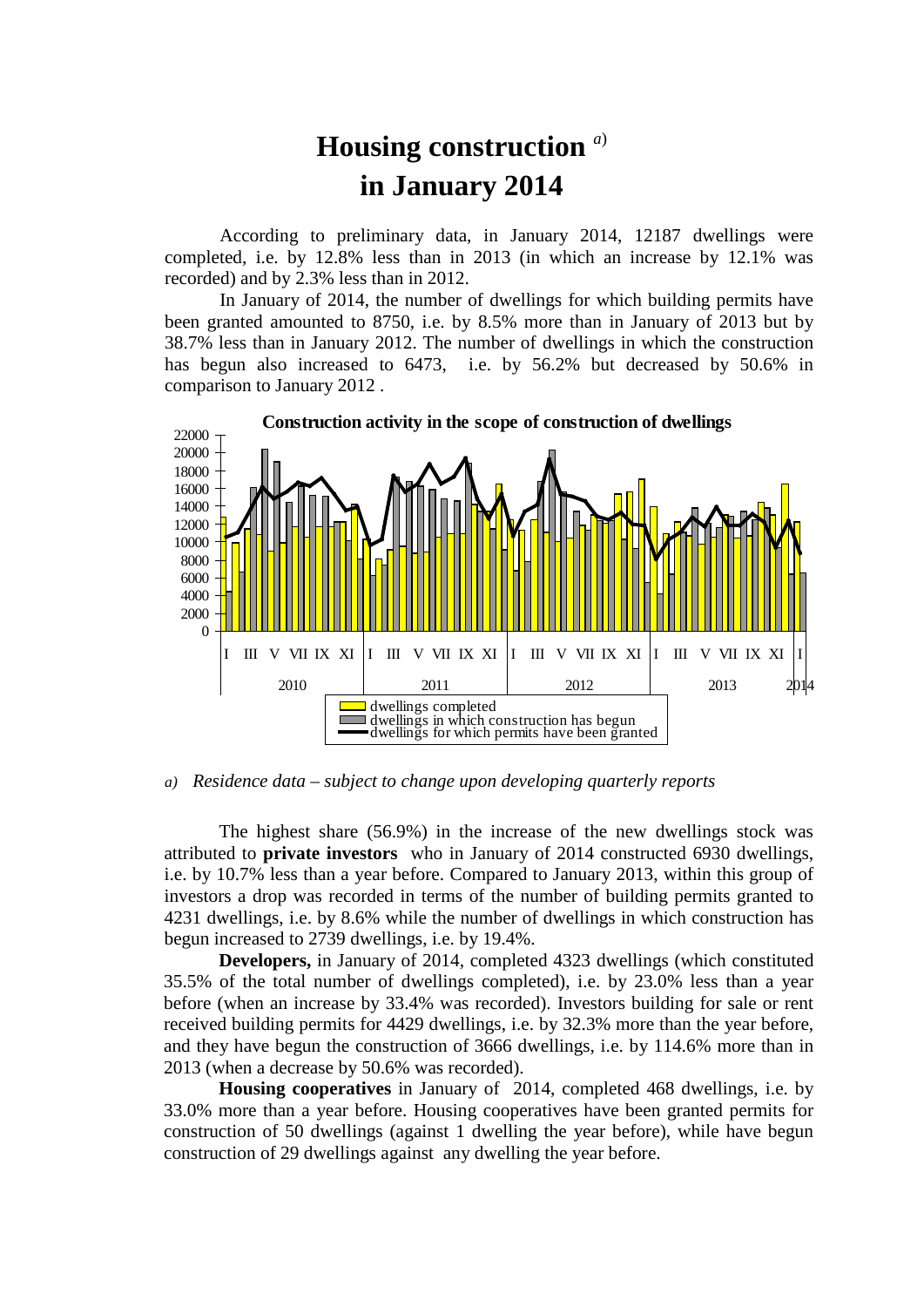**Other investors** (public building society, municipal and company construction) in January of 2014 completed 466 dwellings, i.e. by 85.7% more than a year before. In January 203 dwellings were completed in public building society construction (against 79 dwellings a year before), in municipal construction - 154 (against 114) and in company construction – 109 (against 58). The number of dwellings for which building permits have been granted decreased in this group of investors to 40, i.e. by 52.9% and the number of dwellings in which construction has begun amounted to 39, i.e. by 72.5% less.

In January 2014, a decrease in **the number of dwellings completed** was recorded in eleven voivodships, including the most substantial one in Zachodniopomorskie and Podlaskie at the same level - by 69.9%, Lubelskie – by 59.2%, Małopolskie – by 70.1%. In Mazowieckie 2491 dwellings were completed, i.e. by 9.3% less than a year before. An increase in the number of dwellings completed was recorded in five voivodships, including the most substantial one in Wielkopolskie – by 37.8%, Warmińsko-Mazurskie – by 35.7 % and Świętokrzyskie – by 6.0 %.

In January 2014, an increase in the number of **dwellings for which permits have been granted** was recorded in eight voivodships, of which the highest in Lubuskie – 315 dwellings (against 123 dwellings a year before), Kujawsko-Pomorskie – 598 dwellings (against 236), Pomorskie – 891 dwellings (against 404). In Mazowieckie 1780 dwellings were completed, i.e. by 35.7% more than a year before. A decrease in the number of permits was recorded in eight voivodships including the highest in Podlaskie – 127 dwellings (against 451 dwellings a year before). Świętokrzyskie – 134 dwellings (against 408) and Małopolskie – 752 dwellings (against 1289).

An increase in the number of **dwellings in which construction has begun** in January of 2014 was recorded in eleven voivodships, of which the highest in Dolnośląskie – 843 dwellings (against 208 dwellings a year before), Lubuskie – 259 dwellings (against 97) and Mazowieckie – 1872 dwellings (against 852). A decreased in the number of dwellings in which construction has begun was recorded in five voivodships of which the higest in Łódzkie – 149 dwellings (against 360 dwellings a year before), Kujawsko-Pomorskie – 120 dwellings (against 259) and Zachodniopomorskie – 182 dwellings (against 249).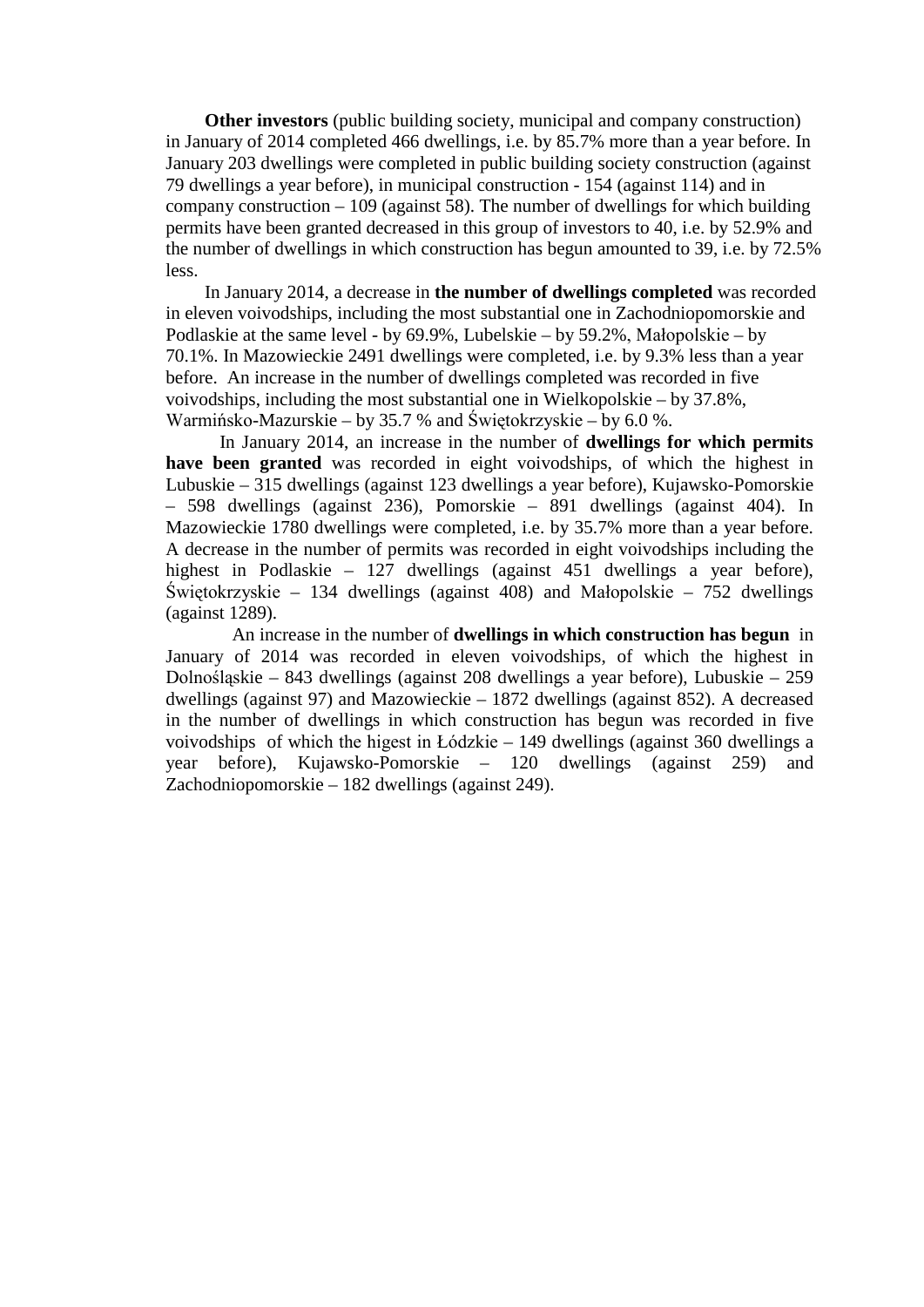|                                               | 2013      |                     | 2014   |                 |               |
|-----------------------------------------------|-----------|---------------------|--------|-----------------|---------------|
| <b>Forms</b>                                  | $I - XII$ |                     |        |                 |               |
| of construction                               | number    | $I-XII$<br>2012=100 | number | XII<br>2013=100 | 1<br>2013=100 |
| <b>Dwellings completed</b>                    |           |                     |        |                 |               |
| Total                                         | 146122    | 95,6                | 12187  | 73,7            | 87,2          |
|                                               | 81147     | 100,1               | 6930   | 82,1            | 89,3          |
| For sale or rent                              | 57536     | 90,5                | 4323   | 59,8            | 77,0          |
| Cooperatives                                  | 3511      | 83,7                | 468    | 371,4           | 133,0         |
|                                               | 3928      | 96,4                | 466    | 63,1            | 185,7         |
| Dwellings in which construction has begun     |           |                     |        |                 |               |
| Total                                         | 127392    | 89,8                | 6473   | 101,9           | 156,2         |
| Private                                       | 72694     | 91,2                | 2739   | 89,0            | 119,4         |
| For sale or rent                              | 51324     | 89,4                | 3666   | 119,9           | 214,6         |
| Cooperatives                                  | 1389      | 67,5                | 29     | 18,1            |               |
|                                               | 1985      | 74,8                | 39     | 65,0            | 27,5          |
| Dwellings for which permits have been granted |           |                     |        |                 |               |
|                                               | 138681    | 84,0                | 8750   | 70,7            | 108,5         |
| Private                                       | 78056     | 88,6                | 4231   | 67,6            | 91,4          |
| For sale or rent                              | 56048     | 77,6                | 4429   | 74,2            | 132,3         |
| Cooperatives                                  | 1067      | 59,0                | 50     | 94,3            | fiftyfold     |
|                                               | 3510      | 116,7               | 40     | 38,5            | 47,1          |

*b) company, municipal, public building society.*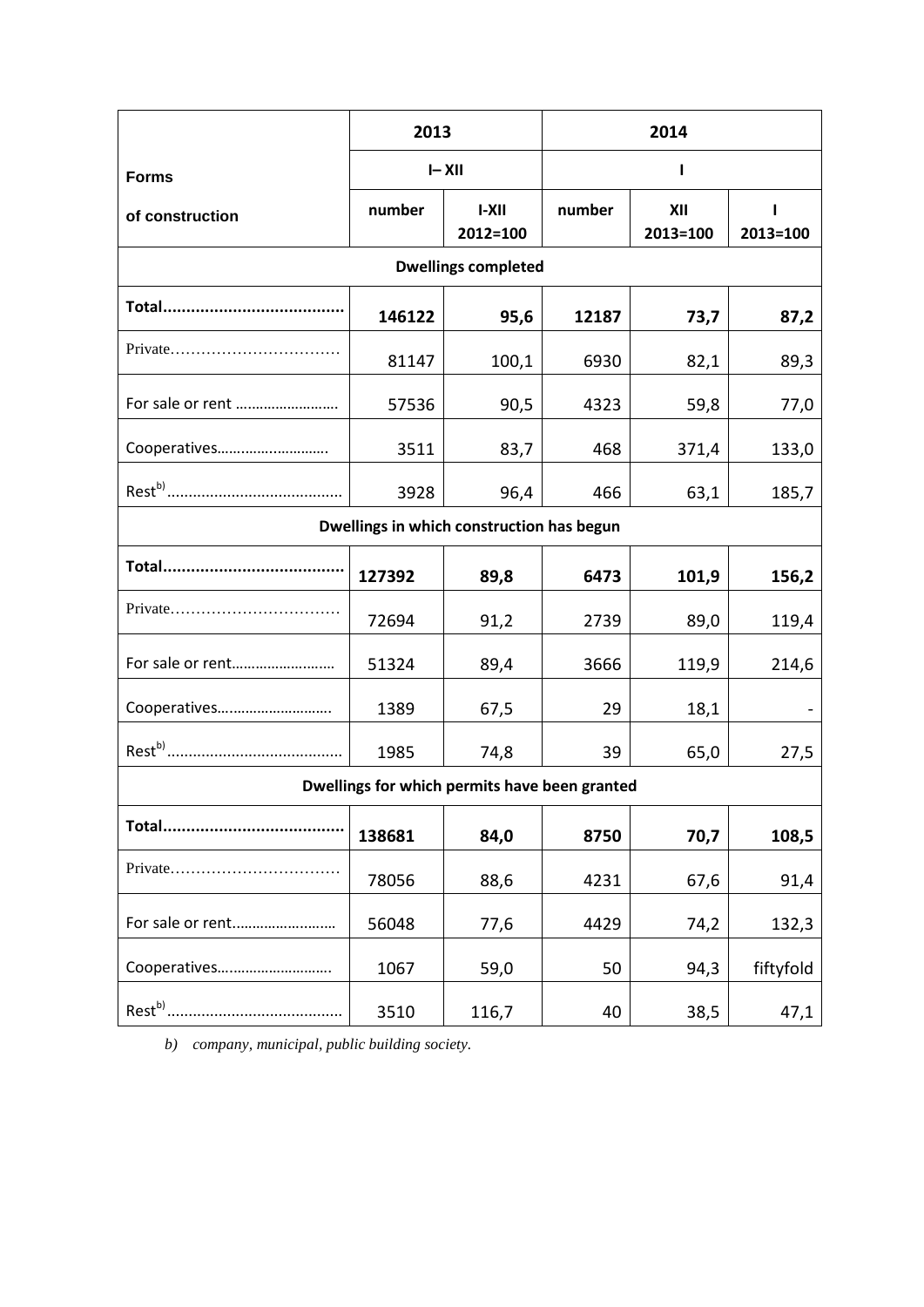